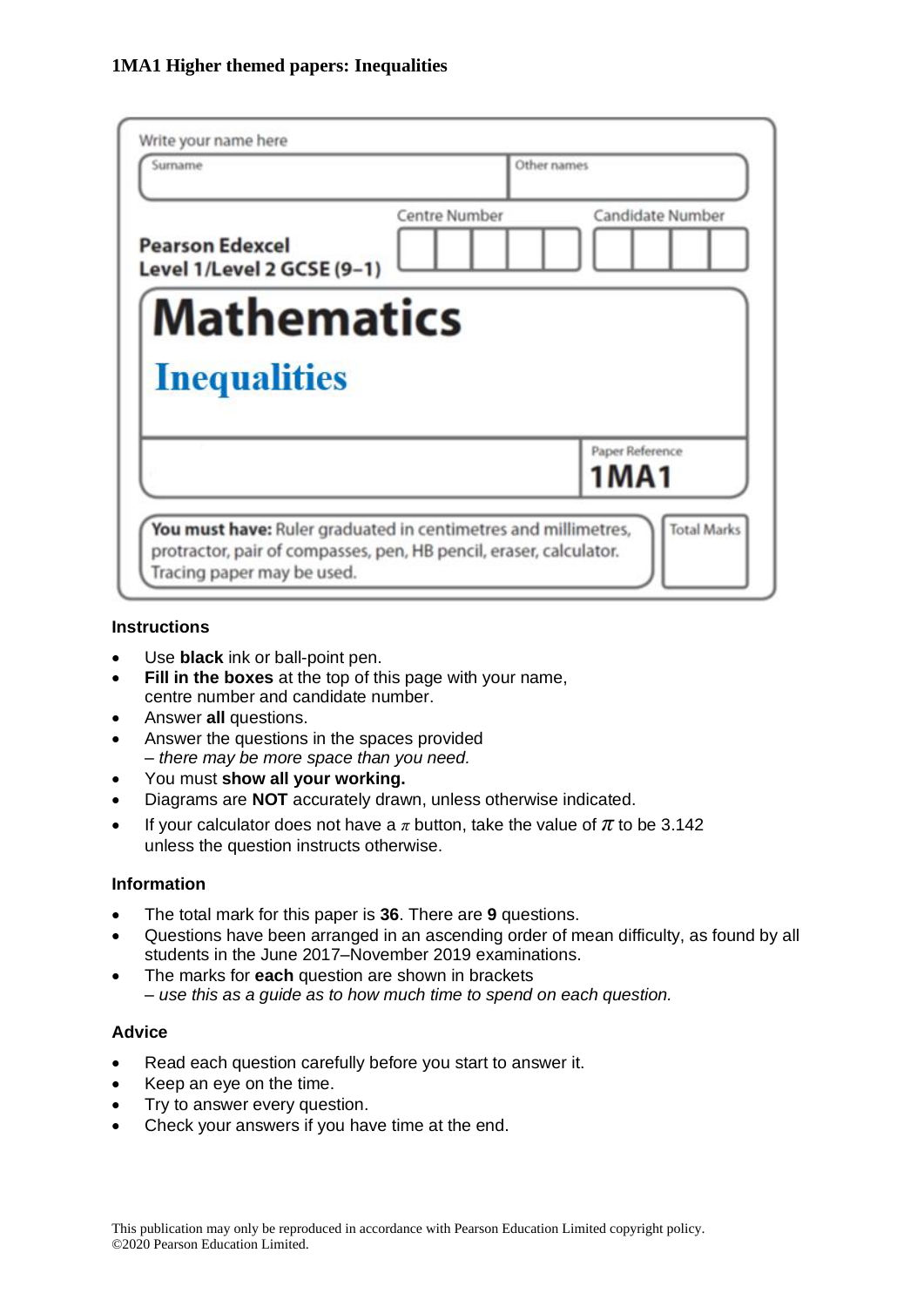**1** (*a*) Solve  $14n > 11n + 6$ 

....................................................... **(2)**

(*b*) On the number line below, show the set of values of *x* for which  $-2 < x + 3 \le 4$ 



**\_\_\_\_\_\_\_\_\_\_\_\_\_\_\_\_\_\_\_\_\_\_\_\_\_\_\_\_\_\_\_\_\_\_\_\_\_\_\_\_\_\_\_\_\_\_\_\_\_\_\_\_\_\_\_\_\_\_\_\_\_\_\_\_\_\_\_\_\_\_\_\_\_\_\_**

**\_\_\_\_\_\_\_\_\_\_\_\_\_\_\_\_\_\_\_\_\_\_\_\_\_\_\_\_\_\_\_\_\_\_\_\_\_\_\_\_\_\_\_\_\_\_\_\_\_\_\_\_\_\_\_\_\_\_\_\_\_\_\_\_\_\_\_\_\_\_\_\_\_\_\_**

**(3) (Total for Question 1 is 5 marks) (3)**

**2** A number, *n*, is rounded to 2 decimal places. The result is 4.76. Using inequalities, write down the error interval for *n*.

............................................................................................................

**(Total for Question 2 is 2 marks)**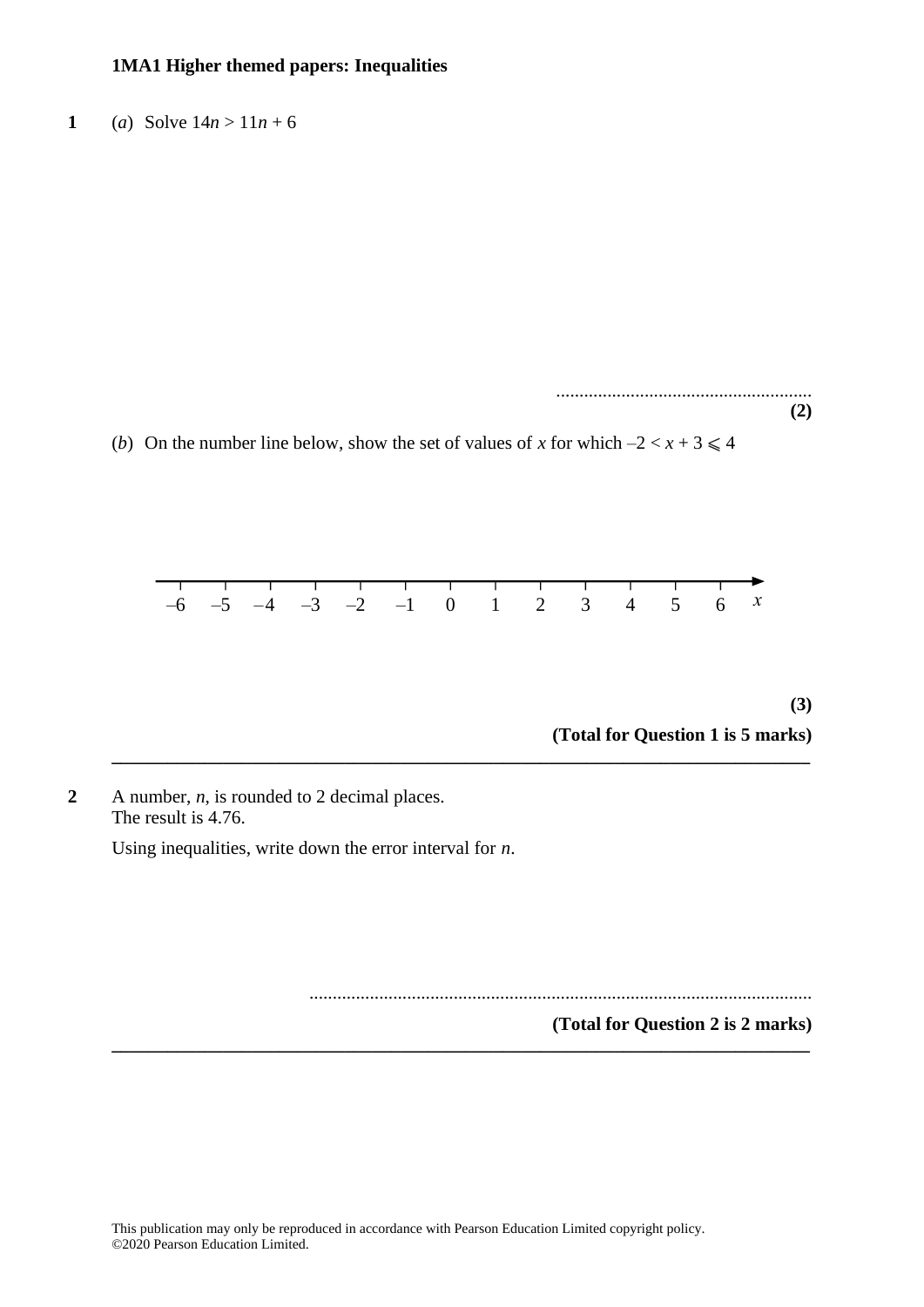



Write down the three inequalities that define the shaded region. Write down the three inequalities that define the shaded region.

.......................................................

.......................................................

.......................................................

**(Total for Question 3 is 4 marks) \_\_\_\_\_\_\_\_\_\_\_\_\_\_\_\_\_\_\_\_\_\_\_\_\_\_\_\_\_\_\_\_\_\_\_\_\_\_\_\_\_\_\_\_\_\_\_\_\_\_\_\_\_\_\_\_\_\_\_\_\_\_\_\_\_\_\_\_\_\_\_\_\_\_\_**

**(Total for Question 13 is 4 marks)**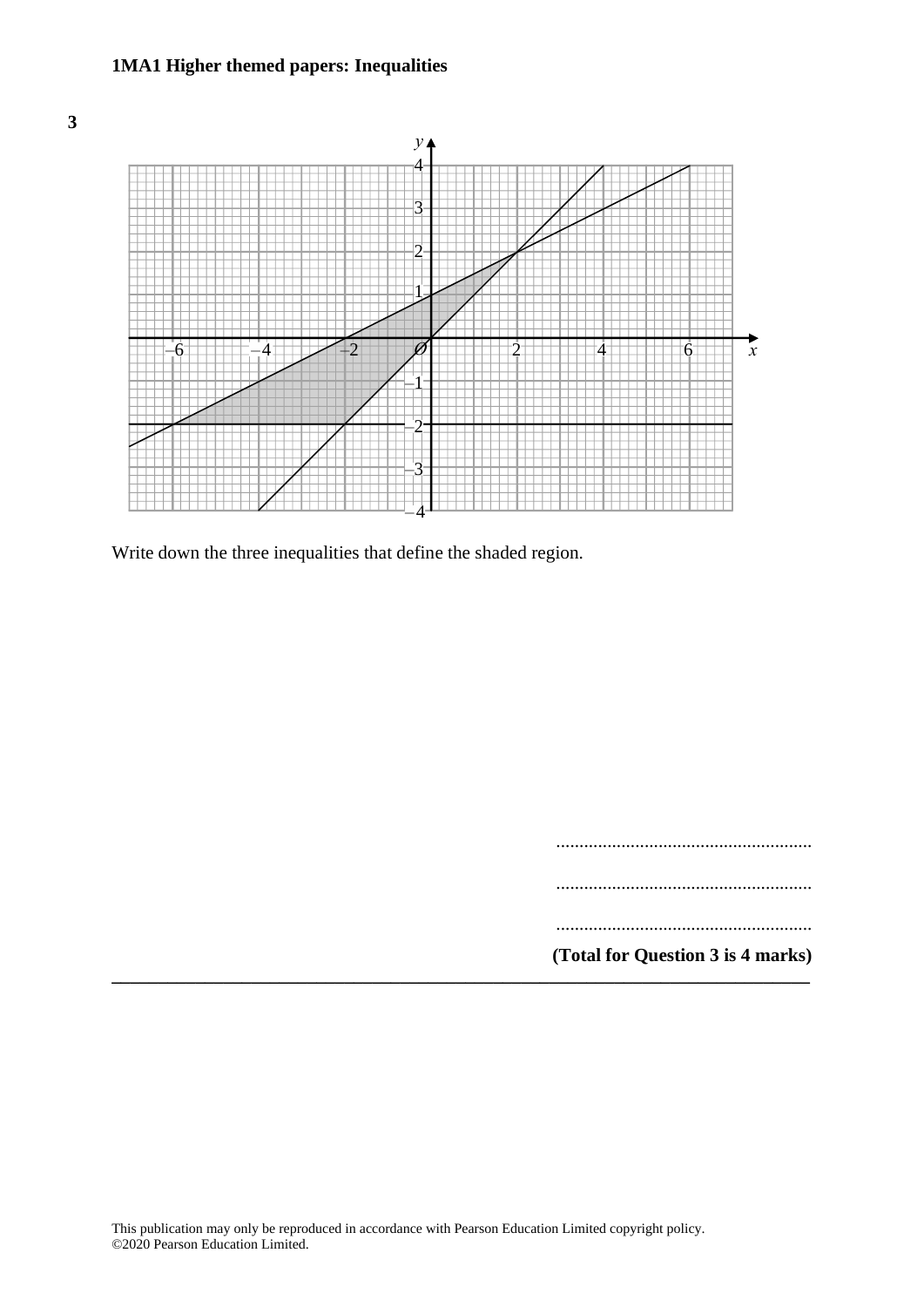**4** Solve  $2x^2 + 3x - 2 > 0$ 

......................................................................................................

**(Total for Question 4 is 3 marks) \_\_\_\_\_\_\_\_\_\_\_\_\_\_\_\_\_\_\_\_\_\_\_\_\_\_\_\_\_\_\_\_\_\_\_\_\_\_\_\_\_\_\_\_\_\_\_\_\_\_\_\_\_\_\_\_\_\_\_\_\_\_\_\_\_\_\_\_\_\_\_\_\_\_\_**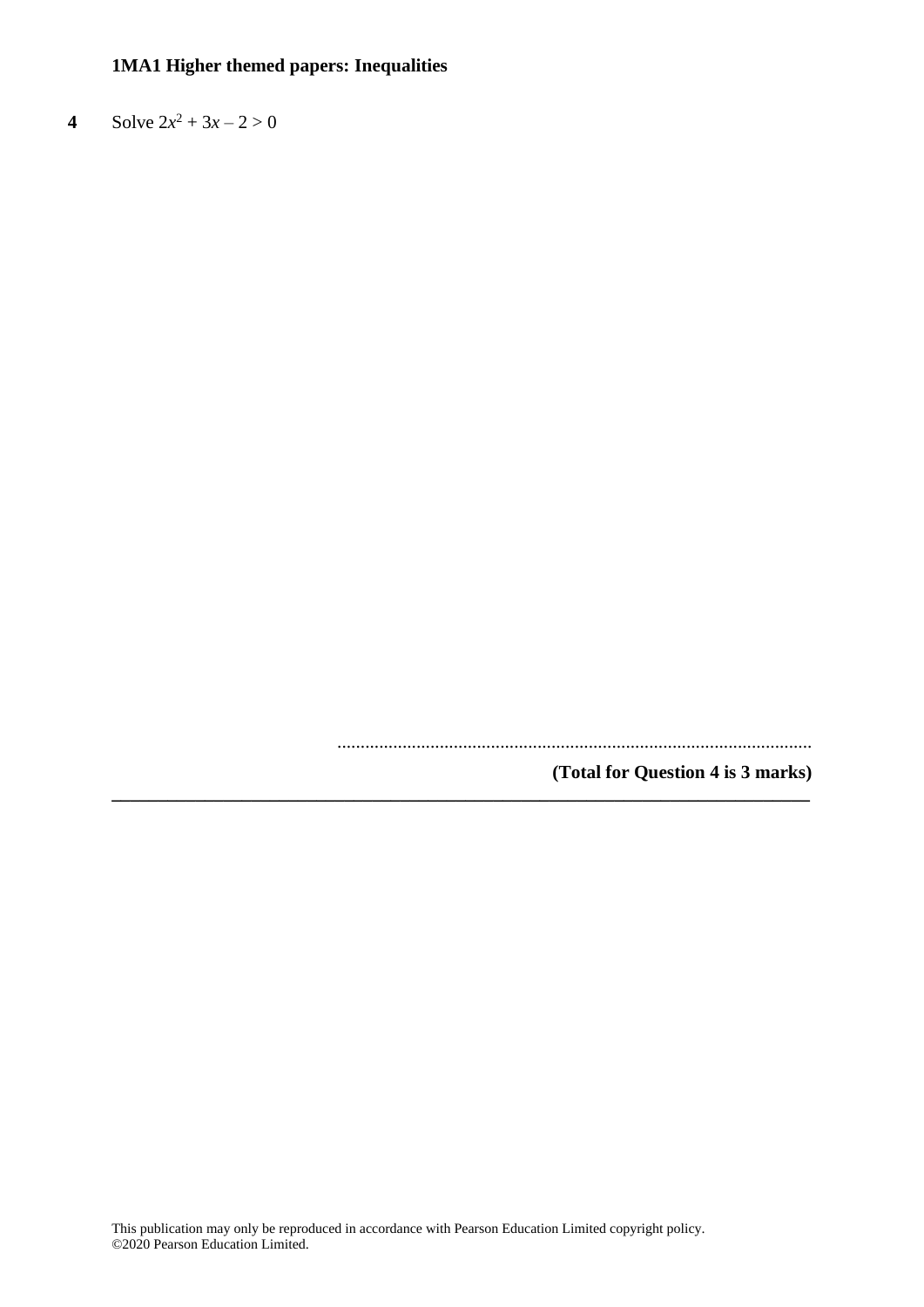**5** Solve  $2x^2 - 5x - 12 > 0$ 

.......................................................

**(Total for Question 5 is 3 marks) \_\_\_\_\_\_\_\_\_\_\_\_\_\_\_\_\_\_\_\_\_\_\_\_\_\_\_\_\_\_\_\_\_\_\_\_\_\_\_\_\_\_\_\_\_\_\_\_\_\_\_\_\_\_\_\_\_\_\_\_\_\_\_\_\_\_\_\_\_\_\_\_\_\_\_**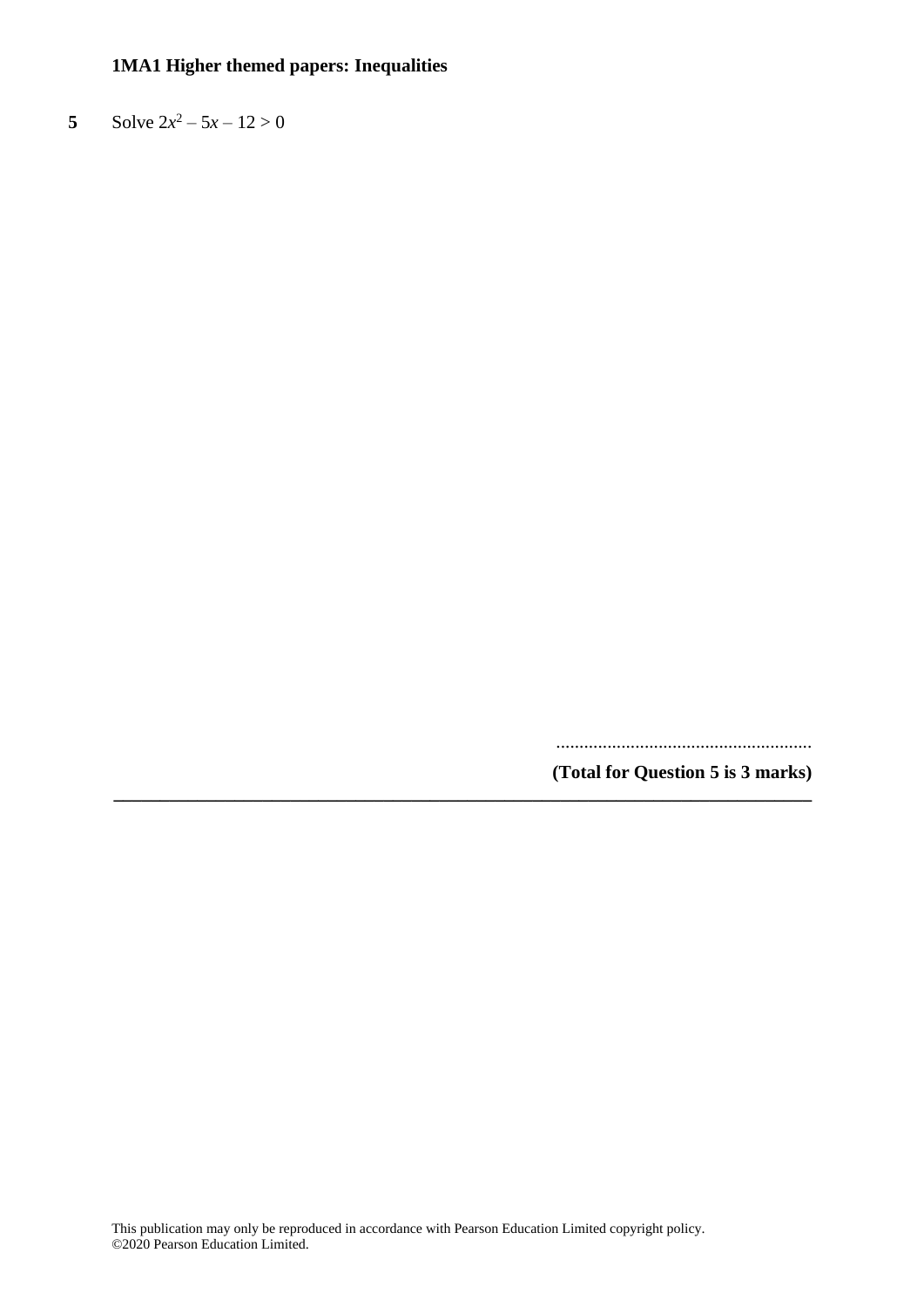**6** Solve the inequality  $2x^2 + x - 3 < 0$ Represent the solution set on the number line.



**\_\_\_\_\_\_\_\_\_\_\_\_\_\_\_\_\_\_\_\_\_\_\_\_\_\_\_\_\_\_\_\_\_\_\_\_\_\_\_\_\_\_\_\_\_\_\_\_\_\_\_\_\_\_\_\_\_\_\_\_\_\_\_\_\_\_\_\_\_\_\_\_\_\_\_**

**(Total for Question 6 is 4 marks)**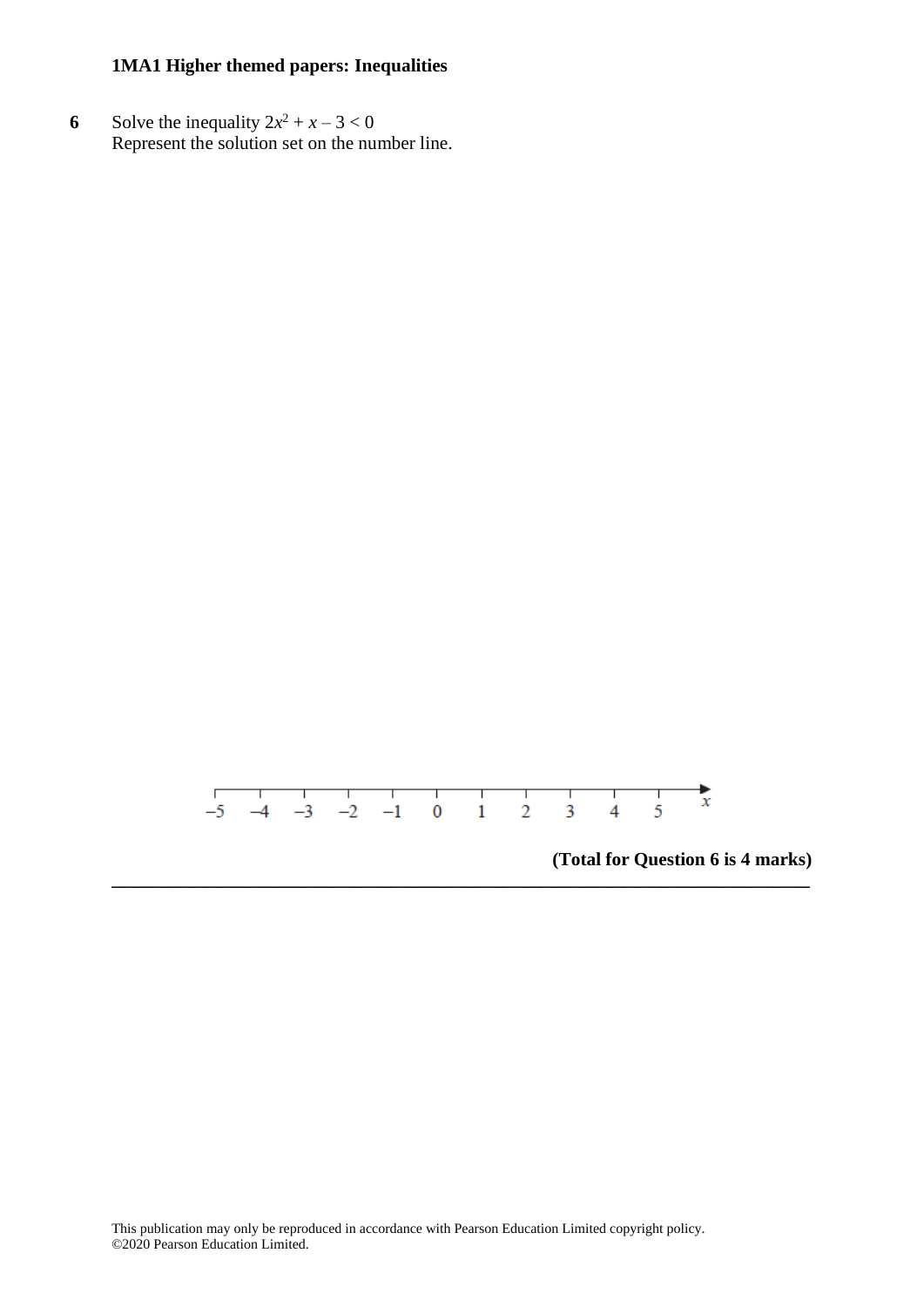

**7** *n* is an integer such that  $3n + 2 \le 14$  and Find all the possible values of *n*.

$$
\frac{6n}{n^2+5} > 1
$$

.......................................................

(**Total for Question 7 is 5 marks**) **\_\_\_\_\_\_\_\_\_\_\_\_\_\_\_\_\_\_\_\_\_\_\_\_\_\_\_\_\_\_\_\_\_\_\_\_\_\_\_\_\_\_\_\_\_\_\_\_\_\_\_\_\_\_\_\_\_\_\_\_\_\_\_\_\_\_\_\_\_\_\_\_\_\_\_**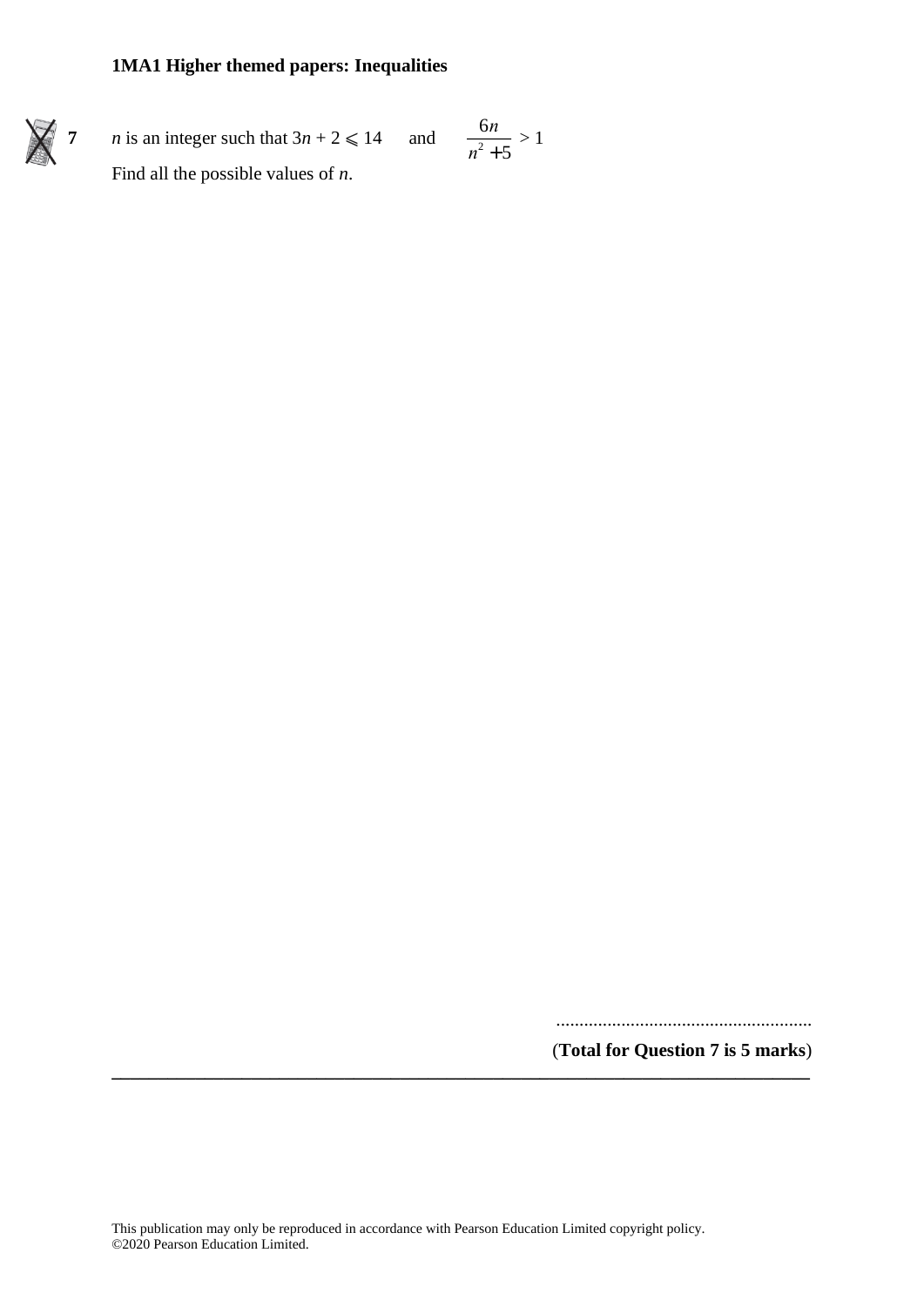8 Solve 
$$
22 < \frac{m^2 + 7}{4} < 32
$$

Show all your working.

.............................................................................................................

**(Total for Question 8 is 5 marks)**

**\_\_\_\_\_\_\_\_\_\_\_\_\_\_\_\_\_\_\_\_\_\_\_\_\_\_\_\_\_\_\_\_\_\_\_\_\_\_\_\_\_\_\_\_\_\_\_\_\_\_\_\_\_\_\_\_\_\_\_\_\_\_\_\_\_\_\_\_\_\_\_\_\_\_\_**